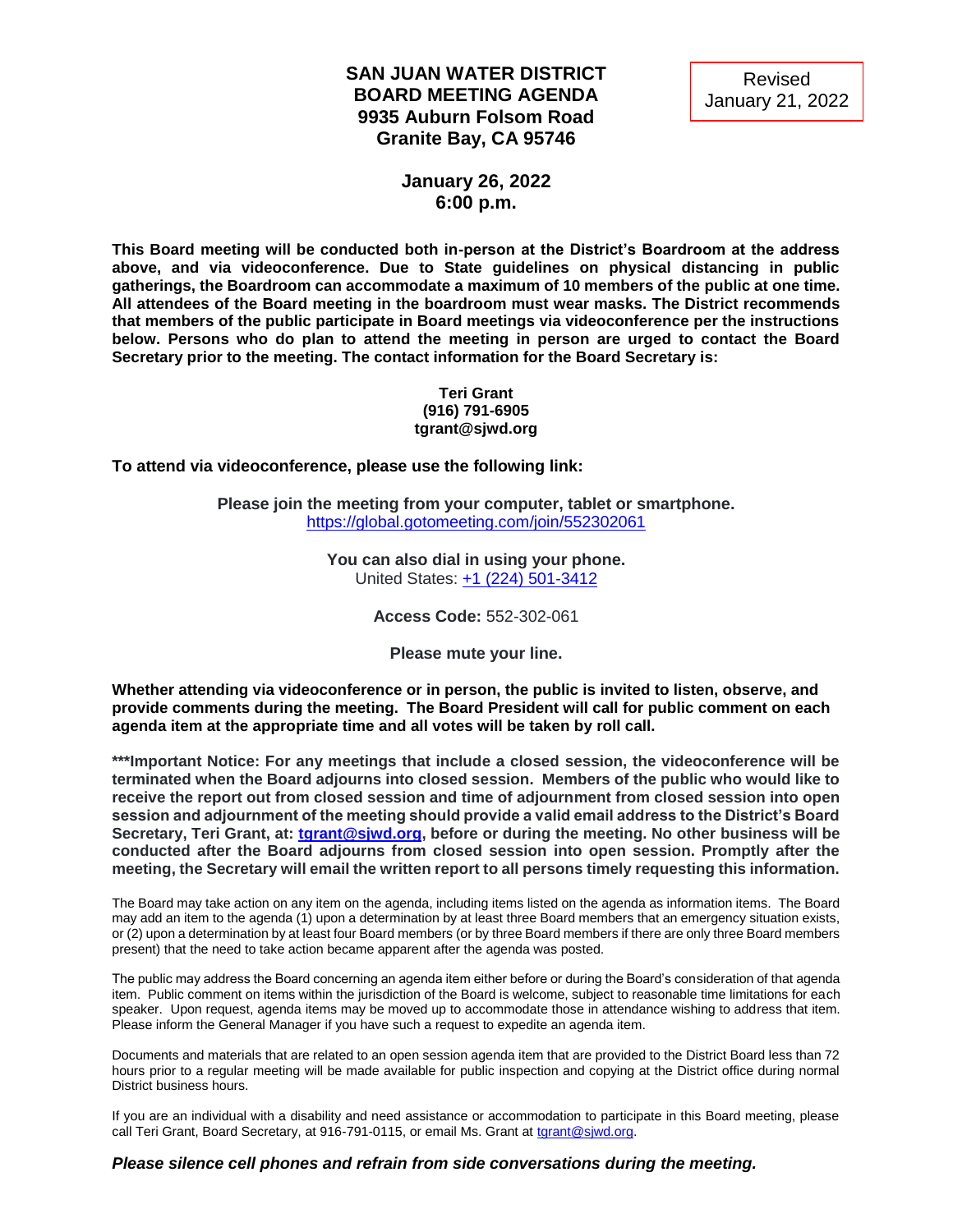## **I. ROLL CALL**

### **II. PUBLIC FORUM AND COMMENTS**

This is the opportunity for members of the public to comment on any item(s) that do not appear on the agenda. During the Public Forum, the Board may ask District staff for clarification, refer the matter to District staff or ask District staff to report back at a future meeting. The Board will not take action on any matter raised during the Public Forum, unless the Board first makes the determination to add the matter to the agenda.

#### **III. CONSENT CALENDAR**

All items under the Consent Calendar are considered to be routine and will be approved by one motion. There will be no separate discussion of these items unless a member of the Board, Audience, or Staff request a specific item removed after the motion to approve the Consent Calendar.

- 1. Determination of State of Emergency for Remote Meetings (W & R) *Recommendation: Declare making the Legally Required Findings to Authorize the Conduct of Remote "Telephonic" Meetings During the State of Emergency*
- 2. Minutes of the Board of Directors Special Meeting, December 6, 2021 (W & R) *Recommendation: Approve draft minutes*
- 3. Minutes of the Board of Directors Meeting, December 8, 2021 (W & R) *Recommendation: Approve draft minutes*
- 4. Minutes of the Board of Directors Special Meeting, December 15, 2021 (W & R) *Recommendation: Approve draft minutes*
- 5. Minutes of the Board of Directors Special Meeting, January 11, 2022 (W & R) *Recommendation: Approve draft minutes*
- 6. Minutes of the Board of Directors Special Meeting, January 12, 2022 (W & R) *Recommendation: Approve draft minutes*
- 7. Introduction of Ordinance 22-01 (W & R) *Recommendation: Introduce and Waive First Reading of Ordinance No. 21-01 – An Ordinance of the Board of Directors of the San Juan Water District Amending Ordinances 1000, 12000, 16000 and 22000*
- 8. WTP Maintenance Position(s) (W) *Recommendation: Approve a name change of the Facilities Maintenance Helper to Utilities Maintenance Worker I/II and making it a promotable position with the addition of a salary range for Level II*
- 9. Field Services Meter Technician Position (R) *Recommendation: Approve the establishment of a new Meter Technician position in the Field Services Department for the implementation of the Meter Replacement Program, and to achieve goals identified in the Retail Master Plan related to maintenance of the Distribution System*
- 10. On-Call Construction Management and Inspection Services Agreement Amendment No. 1 (R) *Recommendation: Approve a contract amendment to Inferrera*

*Construction Management Group, Inc.'s On-Call Construction Management and Inspection Services Agreement*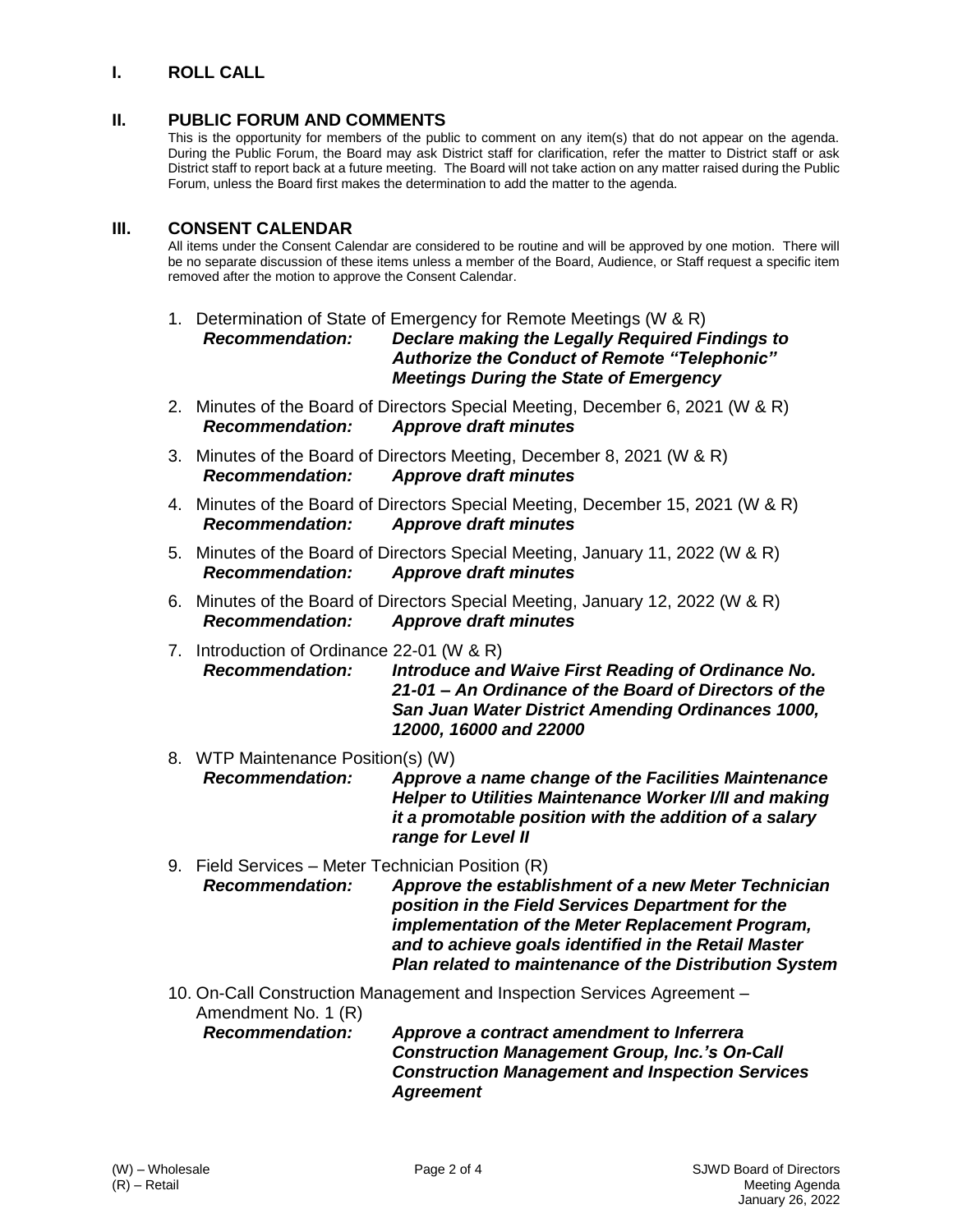11. Wholesale Water Rate Fee Schedule Revision (W)

*Recommendation: Approve revisions to the Wholesale Water Rate Fee Schedule, effective January 1, 2022, to adjust the allocation of the fixed quarterly service charge*

## **IV. NEW BUSINESS**

- 1. 2022 Committee Assignments (W & R) *Action: Designate SGA Alternate*
- 2. Refunding of San Juan Water District's Share of Refunding Revenue Bonds, Series 2012A
	- *Action: Approve and adopt Resolution No 22-02 authorizing the execution and delivery of a loan agreement to refinance outstanding obligations of the District and authorizing related actions*
- 3. Folsom Reservoir Raw Water Delivery Reliability Project (W) *Action: Approve agreement with City of Folsom*
- 4. Appointment of Critically-Needed Positions (W & R) *Action: Consider adopting Resolution No. 22-03 approving agreements to appoint Randy Potter and Chris Mayer in critically-needed field services position as a retired annuitant*

## **V. OLD BUSINESS**

1. Acceptance of the Retail Financial Plan and Water Rate Update Study and Adoption of Three-Year Schedule of Retail Water Rates (R)

*Action: Consider adoption of Resolution No. 22-01 adopting a three year schedule of retail water rates*

- 2. 2022 Hydrology and Operations Update (W & R) *Discussion*
- 3. FY 2021-22 Operations Plan Report Card (W & R) *Review 2 nd Quarter Progress*

### **VI. INFORMATION ITEMS**

- 1. General Manager's Report
	- 1.1 General Manager's Monthly Report (W & R) *Staff Report on District Operations*
	- 1.2 Miscellaneous District Issues and Correspondence
- 2. Director of Finance's Report
	- 2.1 Miscellaneous District Issues and Correspondence
- 3. Operations Manager's Report
	- 3.1 Miscellaneous District Issues and Correspondence
- 4. Engineering Services Manager's Report
	- 4.1 Miscellaneous District Issues and Correspondence
- 5. Legal Counsel's Report
	- 5.1 Legal Matters